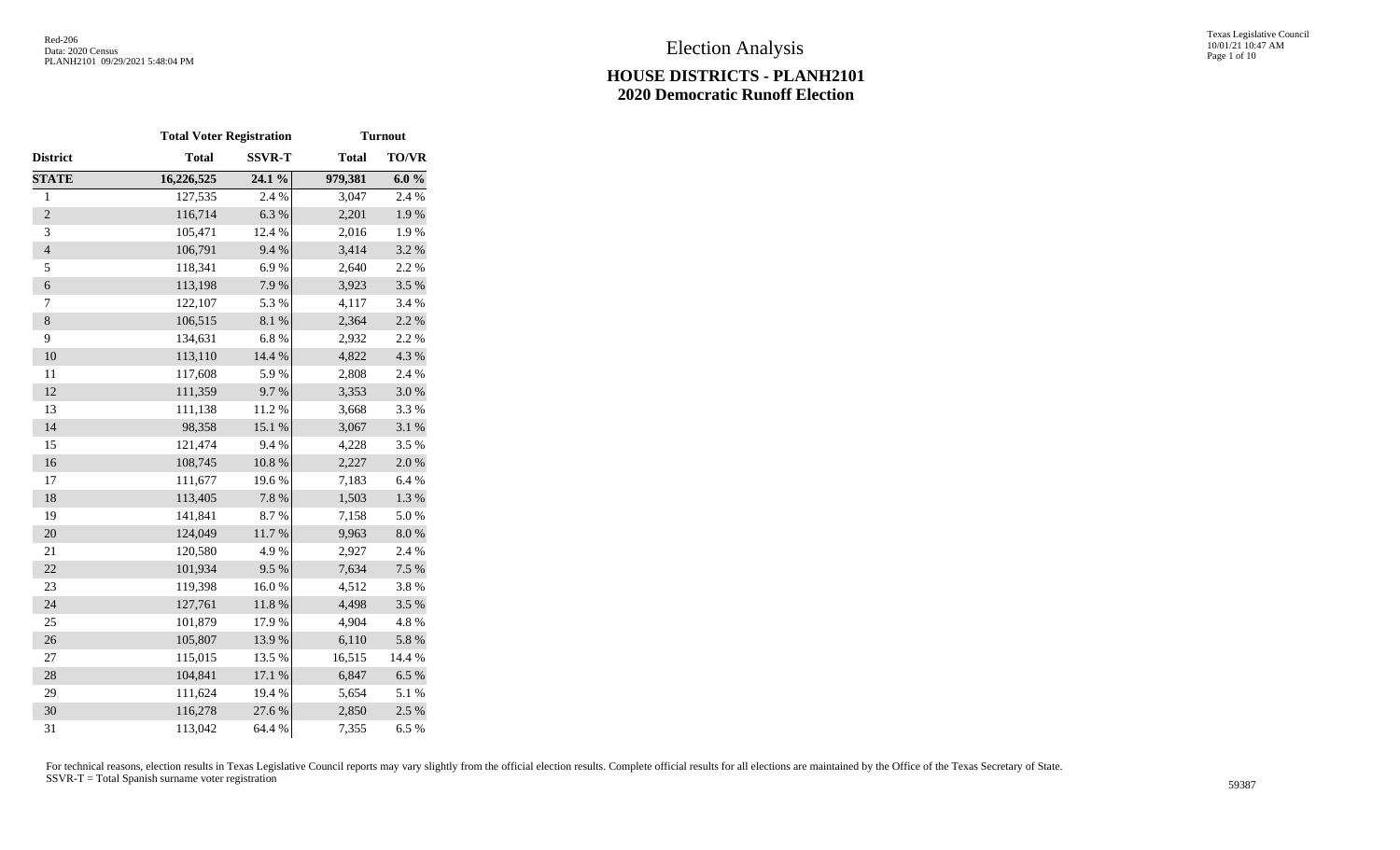|                 | <b>Total Voter Registration</b> |               | <b>Turnout</b> |              |  |
|-----------------|---------------------------------|---------------|----------------|--------------|--|
| <b>District</b> | <b>Total</b>                    | <b>SSVR-T</b> | <b>Total</b>   | <b>TO/VR</b> |  |
| 32              | 114,216                         | 31.8%         | 3,789          | 3.3 %        |  |
| 33              | 115,605                         | 9.1%          | 5,970          | 5.2 %        |  |
| 34              | 106,677                         | 64.8 %        | 3,634          | 3.4 %        |  |
| 35              | 77,883                          | $80.0\ \%$    | 4,456          | 5.7%         |  |
| 36              | 86,406                          | 83.2%         | 2,568          | 3.0%         |  |
| 37              | 98,777                          | 80.1 %        | 11,076         | 11.2%        |  |
| 38              | 90,985                          | $80.0\ \%$    | 9,379          | $10.3~\%$    |  |
| 39              | 81,284                          | 83.9%         | 3,508          | 4.3 %        |  |
| 40              | 83,261                          | 83.9%         | 3,878          | 4.7%         |  |
| 41              | 87,396                          | 73.2 %        | 2,797          | 3.2%         |  |
| 42              | 98,438                          | 85.2%         | 11,419         | $11.6\ \%$   |  |
| 43              | 119,402                         | 55.1 %        | 3,635          | 3.0%         |  |
| 44              | 116,918                         | 25.1 %        | 4,051          | 3.5 %        |  |
| 45              | 113,698                         | 28.1 %        | 7,585          | 6.7%         |  |
| 46              | 116,728                         | 18.3 %        | 18,572         | 15.9%        |  |
| 47              | 144,239                         | 14.7 %        | 24,698         | 17.1 %       |  |
| 48              | 138,522                         | 8.3 %         | 18,065         | 13.0%        |  |
| 49              | 159,710                         | 11.8 %        | 29,971         | 18.8 %       |  |
| 50              | 102,515                         | 19.8%         | 13,670         | 13.3 %       |  |
| 51              | 111,952                         | 33.8%         | 15,770         | 14.1 %       |  |
| 52              | 115,804                         | 14.2 %        | 8,356          | 7.2 %        |  |
| 53              | 136,498                         | 24.4 %        | 3,898          | 2.9%         |  |
| 54              | 103,734                         | 13.5 %        | 5,178          | 5.0%         |  |
| 55              | 98,621                          | 12.8 %        | 4,509          | 4.6%         |  |
| 56              | 114,208                         | 12.4 %        | 4,614          | $4.0\ \%$    |  |
| 57              | 110,943                         | 9.8%          | 5,068          | 4.6%         |  |
| 58              | 106,970                         | $10.8~\%$     | 2,133          | $2.0\ \%$    |  |
| 59              | 110,076                         | 8.2%          | 2,425          | 2.2 %        |  |
| 60              | 98,996                          | 9.5%          | 5,241          | 5.3 %        |  |
| 61              | 120,555                         | 6.8%          | 2,205          | $1.8\ \%$    |  |
| 62              | 114,030                         | 4.9%          | 2,461          | 2.2 %        |  |
| 63              | 118,720                         | 9.6%          | 5,467          | 4.6%         |  |
| 64              | 113,890                         | 10.9%         | 4,461          | 3.9%         |  |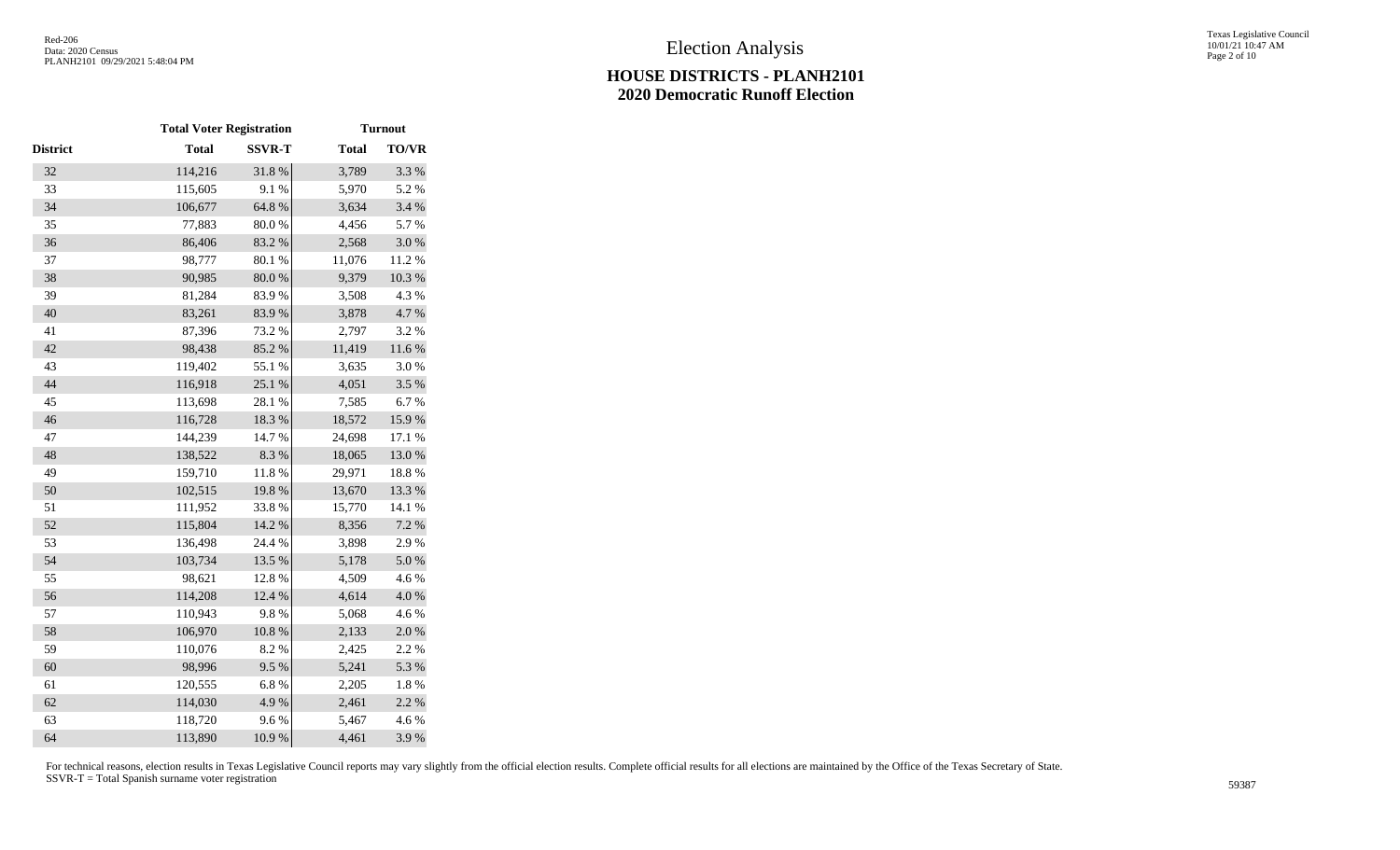|          | <b>Total Voter Registration</b> |               |              | <b>Turnout</b> |
|----------|---------------------------------|---------------|--------------|----------------|
| District | <b>Total</b>                    | <b>SSVR-T</b> | <b>Total</b> | <b>TO/VR</b>   |
| 65       | 119,907                         | 8.7%          | 6,317        | 5.3 %          |
| 66       | 112,052                         | $6.0~\%$      | 6,830        | 6.1%           |
| 67       | 127,149                         | $6.6\ \%$     | 9,430        | 7.4 %          |
| 68       | 125,388                         | 9.1 %         | 1,731        | $1.4~\%$       |
| 69       | 120,424                         | $10.8~\%$     | 2,445        | 2.0%           |
| 70       | 107,158                         | 6.8%          | 5,652        | 5.3 %          |
| $71\,$   | 107,405                         | 15.1 %        | 1,779        | 1.7%           |
| $72\,$   | 105,914                         | 25.3 %        | 1,868        | $1.8~\%$       |
| 73       | 135,066                         | 13.8 %        | 6,355        | 4.7%           |
| 74       | 110,077                         | 65.8%         | 6,792        | 6.2 %          |
| 75       | 88,533                          | 77.7 %        | 4,870        | 5.5 %          |
| 76       | 108,857                         | 15.5 %        | 8,681        | $8.0\ \%$      |
| 77       | 118,126                         | 77.2 %        | 9,791        | 8.3%           |
| 78       | 122,337                         | 54.2 %        | 8,129        | 6.6%           |
| 79       | 120,623                         | 70.8 %        | 8,703        | 7.2 %          |
| 80       | 105,700                         | 73.4 %        | 7,676        | 7.3 %          |
| 81       | 88,248                          | 43.4 %        | 1,120        | 1.3 %          |
| 82       | 97,231                          | 28.8 %        | 1,662        | 1.7%           |
| 83       | 111,056                         | 23.8%         | 1,849        | 1.7%           |
| 84       | 102,184                         | 29.5 %        | 2,997        | 2.9%           |
| 85       | 132,111                         | 15.0%         | 5,179        | 3.9%           |
| 86       | 110,477                         | 17.7 %        | 2,069        | 1.9%           |
| 87       | 94,453                          | 23.0%         | 1,951        | 2.1 %          |
| 88       | 105,812                         | 33.0%         | 921          | $0.9~\%$       |
| 89       | 110,667                         | 9.0%          | 6,706        | 6.1%           |
| 90       | 85,657                          | 40.6%         | 7,174        | 8.4%           |
| 91       | 106,952                         | 13.8%         | 3,958        | 3.7%           |
| 92       | 82,408                          | 17.3 %        | 5,101        | 6.2 %          |
| 93       | 101,911                         | 14.0 %        | 4,591        | 4.5 %          |
| 94       | 118,473                         | 9.4%          | 8,121        | 6.9%           |
| 95       | 98,441                          | 14.7%         | 11,450       | 11.6%          |
| 96       | 118,460                         | 10.3%         | 7,635        | 6.4%           |
| 97       | 113,540                         | 11.1 %        | 8,001        | 7.0%           |
|          |                                 |               |              |                |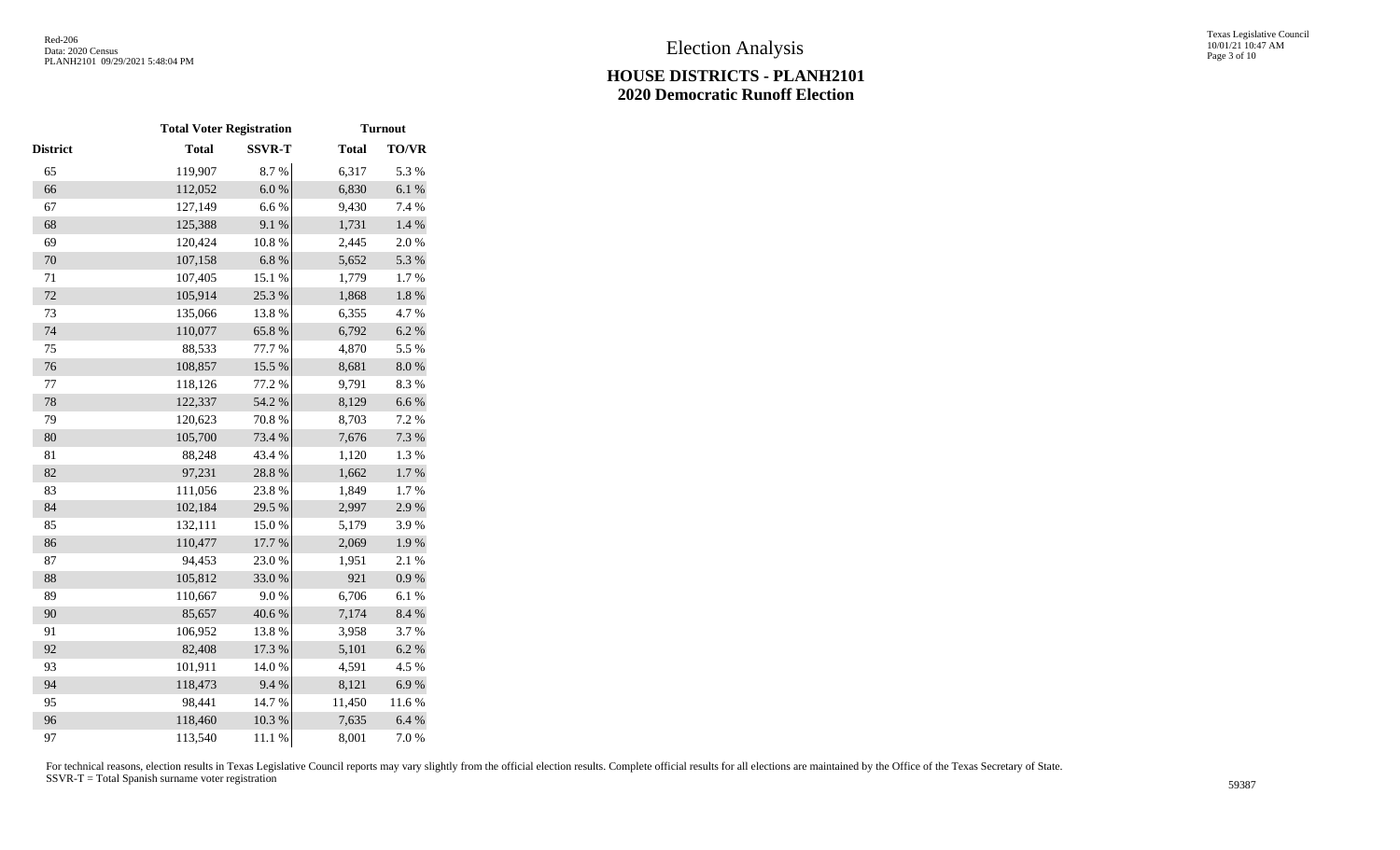|                 | <b>Total Voter Registration</b> |               | <b>Turnout</b> |              |  |
|-----------------|---------------------------------|---------------|----------------|--------------|--|
| <b>District</b> | <b>Total</b>                    | <b>SSVR-T</b> | <b>Total</b>   | <b>TO/VR</b> |  |
| 98              | 126,955                         | 6.1%          | 7,165          | 5.6%         |  |
| 99              | 111,008                         | 16.4 %        | 5,616          | 5.1 %        |  |
| 100             | 108,835                         | 14.6 %        | 12,512         | $11.5~\%$    |  |
| 101             | 99,253                          | 16.8%         | 9,128          | 9.2%         |  |
| 102             | 87,522                          | 12.8%         | 6,711          | 7.7 %        |  |
| 103             | 85,417                          | 34.1 %        | 8,696          | 10.2 %       |  |
| 104             | 82,879                          | 45.1 %        | 8,061          | 9.7%         |  |
| 105             | 74,522                          | 24.8%         | 4,390          | 5.9%         |  |
| 106             | 106,811                         | 8.2 %         | 4,737          | 4.4 %        |  |
| 107             | 86,932                          | 19.9%         | 6,972          | 8.0%         |  |
| 108             | 134,402                         | 4.8%          | 11,685         | 8.7%         |  |
| 109             | 106,479                         | 10.4 %        | 16,996         | 16.0%        |  |
| 110             | 71,625                          | 33.3 %        | 5,423          | 7.6 %        |  |
| 111             | 112,189                         | $14.0\ \%$    | 19,249         | 17.2 %       |  |
| 112             | 116,912                         | $9.0\;\%$     | 8,638          | 7.4 %        |  |
| 113             | 95,637                          | 21.2%         | 6,230          | 6.5 %        |  |
| 114             | 84,065                          | 33.5 %        | 6,147          | 7.3 %        |  |
| 115             | 98,262                          | 10.7%         | 7,841          | $8.0\ \%$    |  |
| 116             | 113,540                         | 48.3%         | 7,609          | 6.7 %        |  |
| 117             | 97,023                          | 55.1 %        | 5,137          | 5.3 %        |  |
| 118             | 109,424                         | 55.1 %        | 5,878          | 5.4 %        |  |
| 119             | 107,897                         | 51.4%         | 8,079          | 7.5 %        |  |
| 120             | 105,678                         | 33.8%         | 7,387          | 7.0%         |  |
| 121             | 132,263                         | 22.1 %        | 8,380          | 6.3%         |  |
| 122             | 125,920                         | 24.3 %        | 6,337          | $5.0\ \%$    |  |
| 123             | 119,451                         | 48.3 %        | 9,899          | 8.3%         |  |
| 124             | 97,802                          | $61.0\ \%$    | 5,358          | 5.5 %        |  |
| 125             | 121,473                         | 53.7%         | 7,642          | 6.3%         |  |
| 126             | 118,786                         | 13.6 %        | 5,887          | 5.0%         |  |
| 127             | 121,018                         | 15.2 %        | 6,022          | 5.0%         |  |
| 128             | 104,517                         | 22.3 %        | 3,880          | 3.7 %        |  |
| 129             | 119,780                         | 15.9%         | 6,920          | 5.8 %        |  |
| 130             | 114,988                         | 13.0%         | 4,447          | 3.9%         |  |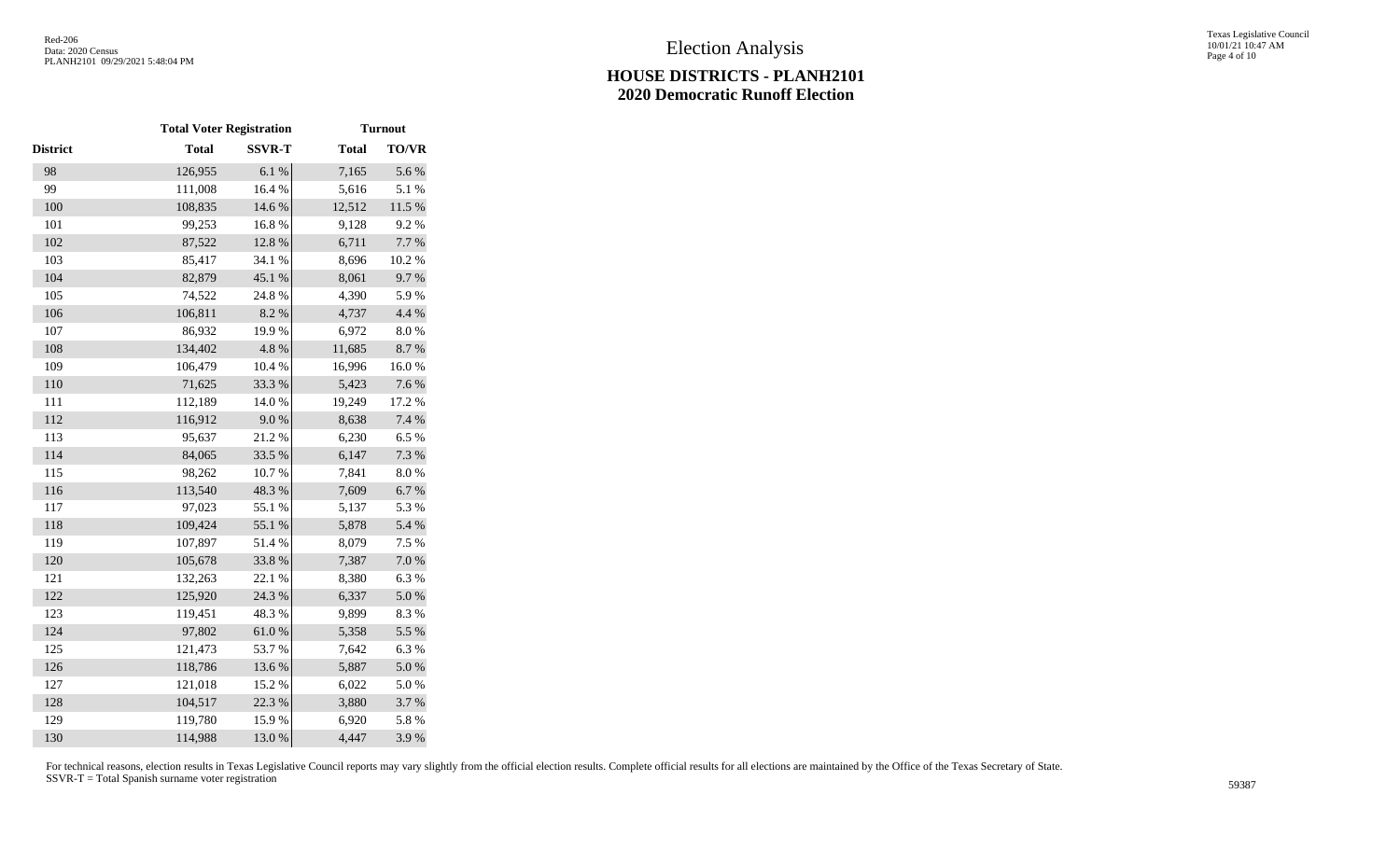|                 | <b>Total Voter Registration</b> | <b>Turnout</b> |              |           |
|-----------------|---------------------------------|----------------|--------------|-----------|
| <b>District</b> | <b>Total</b>                    | <b>SSVR-T</b>  | <b>Total</b> | TO/VR     |
| 131             | 81,623                          | 28.4 %         | 7,408        | 9.1 %     |
| 132             | 100,617                         | 16.3%          | 5,218        | 5.2 %     |
| 133             | 110,990                         | 8.8%           | 6,991        | 6.3%      |
| 134             | 136,819                         | $8.2~\%$       | 14,029       | $10.3~\%$ |
| 135             | 96,862                          | 26.8%          | 5,384        | 5.6%      |
| 136             | 113,300                         | 14.7 %         | 10,528       | 9.3%      |
| 137             | 59,407                          | 22.4 %         | 3,432        | 5.8%      |
| 138             | 109,320                         | 20.5 %         | 6,282        | 5.7 %     |
| 139             | 99,162                          | 21.2%          | 9,394        | 9.5%      |
| 140             | 71,120                          | 61.7%          | 2,874        | 4.0%      |
| 141             | 85,613                          | 20.7%          | 6,990        | 8.2%      |
| 142             | 86,683                          | 25.0%          | 9,384        | 10.8 %    |
| 143             | 81,665                          | 57.2 %         | 5,310        | 6.5%      |
| 144             | 82,441                          | 57.7 %         | 3,284        | 4.0%      |
| 145             | 101,471                         | 45.7%          | 9,691        | 9.6%      |
| 146             | 108,510                         | 12.3 %         | 13,472       | 12.4 %    |
| 147             | 113,689                         | 19.6%          | 12,072       | 10.6%     |
| 148             | 88,106                          | 32.0%          | 4,898        | 5.6%      |
| 149             | 89,337                          | 22.0 %         | 4,598        | 5.1 %     |
| 150             | 107,845                         | 15.7%          | 4,602        | 4.3 %     |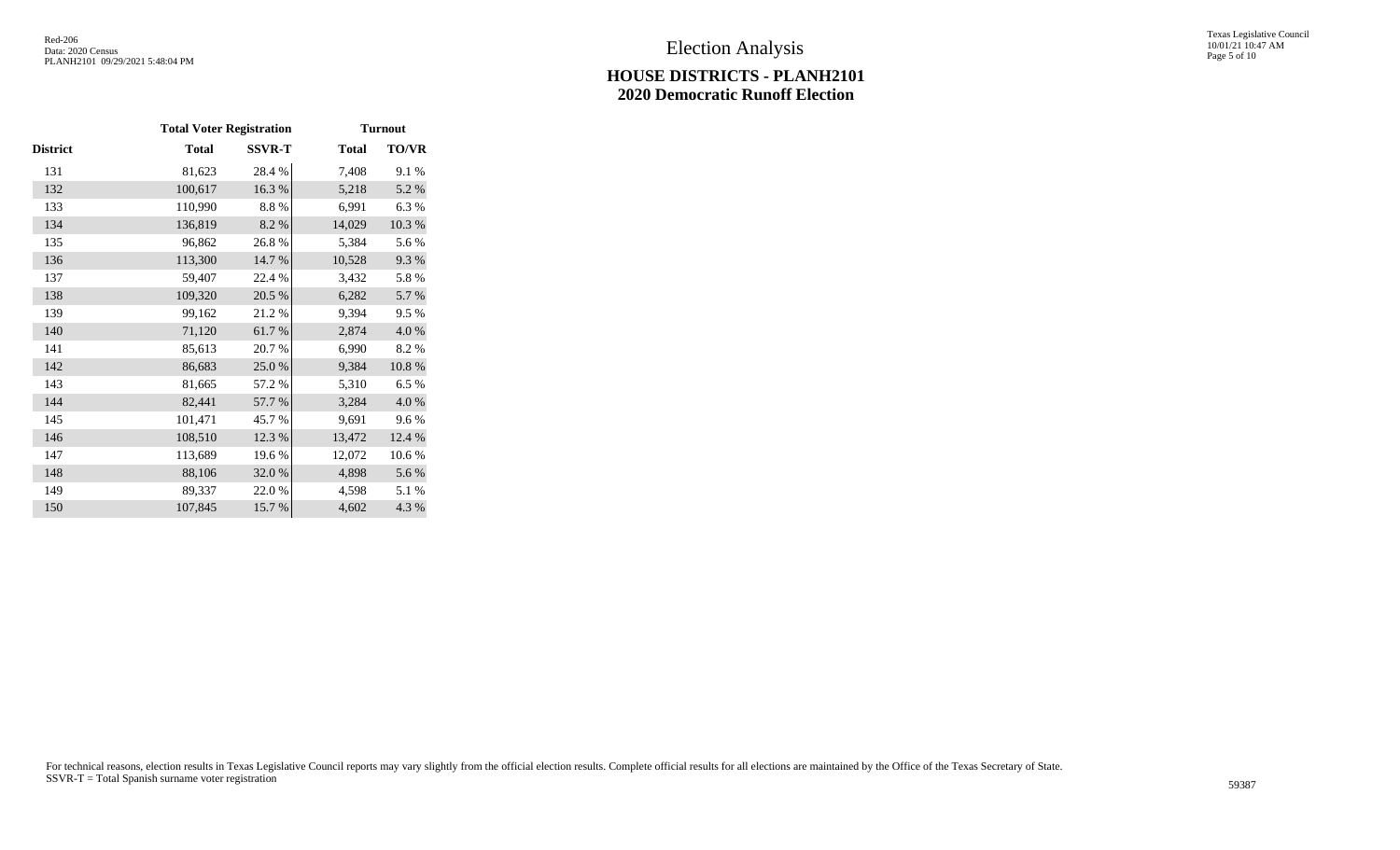#### Texas Legislative Council 10/01/21 10:47 AM Page 6 of 10

### **HOUSE DISTRICTS - PLANH2101 2020 Democratic Runoff Election**

|                  |                | <b>U.S. SEN</b> | <b>RR COMM1</b> |                  |                |           |             |            |
|------------------|----------------|-----------------|-----------------|------------------|----------------|-----------|-------------|------------|
| <b>District</b>  | <b>Hegar-D</b> |                 | West-D          |                  | Alonzo-D       |           | Castaneda-D |            |
| <b>STATE</b>     | 502,508 52.2 % |                 | 459,409         | 47.8 %           | 355,034 38.0 % |           | 579,701     | 62.0%      |
| $\mathbf{1}$     | 1,124          | 37.0 %          | 1,910           | 63.0%            | 1,330          | 44.9%     | 1,631       | 55.1 %     |
| $\sqrt{2}$       | 1,221          | 55.5 %          | 980             | 44.5 %           | 772            | 36.5 %    | 1,341       | 63.5 %     |
| 3                | 1,241          | 61.6%           | 775             | 38.4%            | 675            | 34.3 %    | 1,295       | 65.7%      |
| $\sqrt{4}$       | 1,349          | 39.7%           | 2,046           | 60.3%            | 1,544          | 46.3 %    | 1,791       | 53.7%      |
| $\sqrt{5}$       | 1,127          | 42.9%           | 1,500           | 57.1 %           | 1,231          | 47.7%     | 1,348       | 52.3 %     |
| $\sqrt{6}$       | 1,541          | 39.7%           | 2,343           | $60.3~\%$        | 1,842          | 48.3 %    | 1,972       | $51.7\ \%$ |
| $\boldsymbol{7}$ | 1,386          | 33.9%           | 2,702           | 66.1 %           | 2,238          | 56.1 %    | 1,749       | 43.9%      |
| $8\,$            | 969            | 41.1%           | 1,389           | 58.9%            | 999            | 43.2 %    | 1,314       | 56.8 %     |
| $\overline{9}$   | 1,470          | 50.3 %          | 1,450           | 49.7%            | 1,264          | 44.4 %    | 1,583       | 55.6%      |
| 10               | 1,608          | 33.5 %          | 3,193           | 66.5 %           | 1,873          | 40.1 %    | 2,793       | 59.9%      |
| 11               | 1,278          | 45.9%           | 1,505           | 54.1 %           | 1,271          | 46.2%     | 1,478       | 53.8%      |
| $12\,$           | 1,677          | 50.5 %          | 1,647           | 49.5 %           | 1,353          | 41.5 %    | 1,906       | 58.5 %     |
| 13               | 1,687          | 46.4 %          | 1,945           | 53.6%            | 1,625          | 45.7%     | 1,928       | 54.3%      |
| 14               | 1,742          | 57.3 %          | 1,296           | 42.7 %           | 974            | 32.8%     | 1,994       | 67.2 %     |
| 15               | 2,572          | $60.8~\%$       | 1,656           | 39.2 %           | 1,208          | 29.4 %    | 2,895       | 70.6 %     |
| 16               | 1,421          | 63.8%           | 806             | 36.2%            | 778            | 35.9%     | 1,389       | 64.1 %     |
| 17               | 5,078          | 71.4 %          | 2,038           | 28.6%            | 2,706          | 39.2 %    | 4,204       | $60.8~\%$  |
| $18\,$           | 809            | 54.0%           | 690             | 46.0%            | 678            | $46.1~\%$ | 794         | 53.9%      |
| 19               | 5,576          | 78.5 %          | 1,528           | 21.5 %           | 1,747          | 25.7 %    | 5,060       | 74.3 %     |
| $20\,$           | 8,109          | 81.9%           | 1,793           | $18.1\text{ }\%$ | 3,158          | 33.3 %    | 6,320       | 66.7%      |
| 21               | 1,227          | 42.0%           | 1,696           | 58.0%            | 1,243          | 44.2%     | 1,570       | 55.8%      |
| 22               | 1,721          | 22.5 %          | 5,912           | 77.5 %           | 4,039          | 55.7 %    | 3,207       | 44.3 %     |
| 23               | 2,296          | 51.7%           | 2,149           | 48.3%            | 1,517          | 34.8%     | 2,837       | 65.2%      |
| 24               | 2,318          | 52.1 %          | 2,129           | 47.9%            | 1,419          | 32.3 %    | 2,981       | 67.8 %     |
| 25               | 2,093          | 42.7%           | 2,808           | 57.3 %           | 2,288          | 47.4 %    | 2,537       | 52.6 %     |
| 26               | 3,644          | 60.3%           | 2,398           | 39.7%            | 2,059          | 35.0%     | 3,823       | 65.0%      |
| 27               | 5,854          | 36.0%           | 10,416          | 64.0%            | 7,321          | 46.1%     | 8,574       | 53.9%      |
| $28\,$           | 3,926          | 59.2 %          | 2,709           | $40.8~\%$        | 2,428          | 37.6 %    | 4,036       | 62.4 %     |
| 29               | 2,605          | 46.1%           | 3,045           | 53.9%            | 2,339          | 42.0%     | 3,231       | 58.0%      |
| 30               | 1,828          | 64.2 %          | 1,019           | 35.8 %           | 1,161          | 41.3%     | 1,647       | 58.7%      |
| 31               | 4,347          | 62.4 %          | 2,618           | 37.6%            | 3,946          | 56.2%     | 3,076       | 43.8%      |
| 32               | 2,564          | 68.7%           | 1,170           | 31.3%            | 1,369          | 37.8%     | 2,251       | 62.2%      |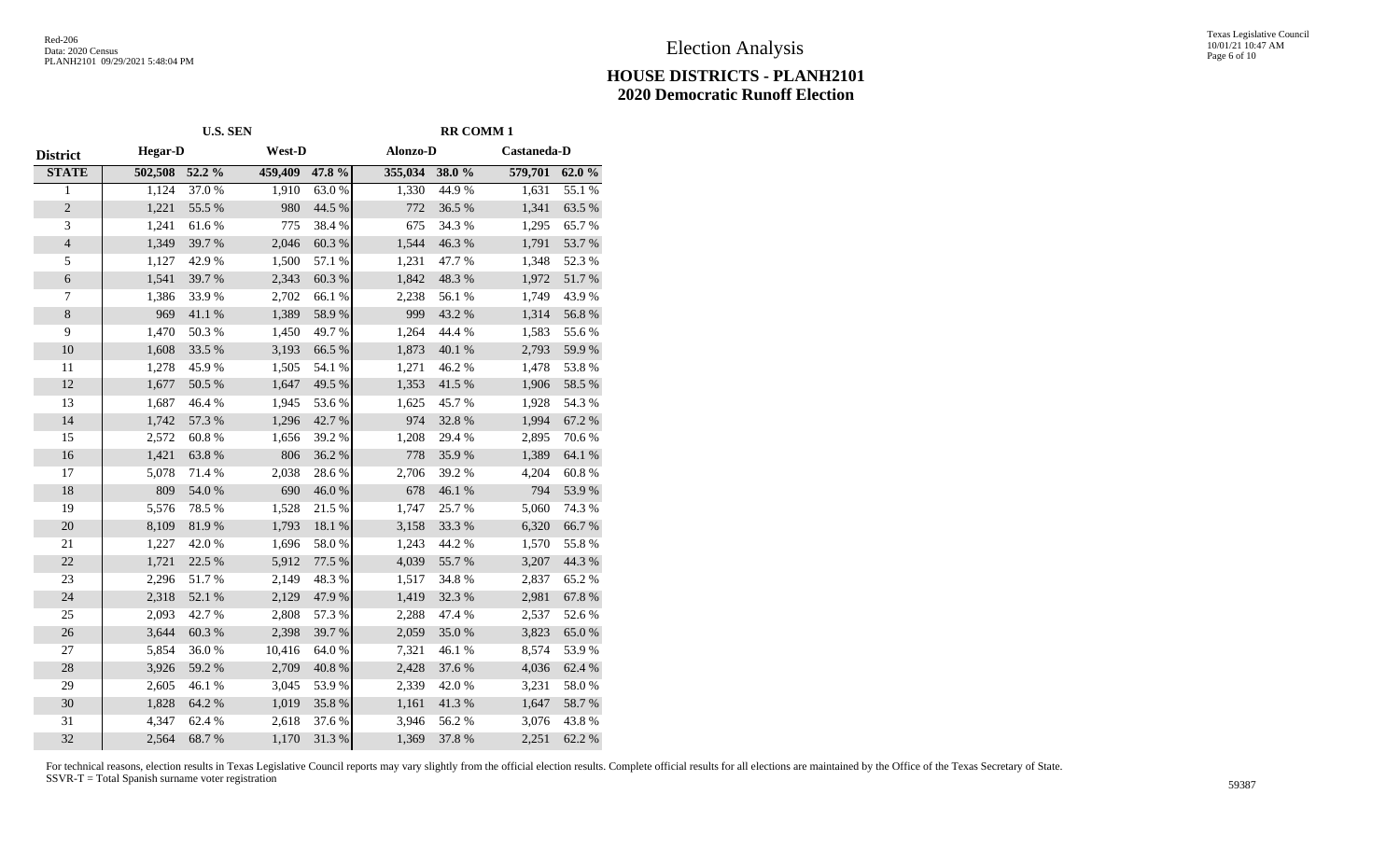# **HOUSE DISTRICTS - PLANH2101 2020 Democratic Runoff Election**

|                 | <b>U.S. SEN</b> |        |        | <b>RR COMM1</b> |          |            |             |           |
|-----------------|-----------------|--------|--------|-----------------|----------|------------|-------------|-----------|
| <b>District</b> | <b>Hegar-D</b>  |        | West-D |                 | Alonzo-D |            | Castaneda-D |           |
| 33              | 2,938           | 49.7%  | 2,976  | 50.3%           | 2,136    | 37.5 %     | 3,563       | 62.5 %    |
| 34              | 2,156           | 61.0%  | 1,376  | 39.0%           | 1,705    | 48.7%      | 1,797       | 51.3%     |
| 35              | 2,491           | 63.5%  | 1,433  | 36.5 %          | 1,933    | 50.1 %     | 1,927       | 49.9%     |
| 36              | 1,528           | 63.2%  | 891    | 36.8%           | 1,117    | 46.8 %     | 1,271       | 53.2 %    |
| 37              | 6,268           | 64.6%  | 3,441  | 35.4 %          | 4,777    | 49.7%      | 4,831       | 50.3%     |
| 38              | 5,705           | 66.7%  | 2,848  | 33.3%           | 4,137    | 48.7%      | 4,366       | 51.3%     |
| 39              | 2,018           | 62.5 % | 1,210  | 37.5 %          | 1,451    | 45.5 %     | 1,741       | 54.5 %    |
| 40              | 2,165           | 59.6%  | 1,468  | 40.4 %          | 1,850    | 51.3 %     | 1,755       | 48.7 %    |
| 41              | 1,777           | 63.9%  | 1,005  | 36.1%           | 1,147    | 42.0%      | 1,585       | 58.0%     |
| 42              | 6,699           | 65.5 % | 3,522  | 34.5 %          | 5,808    | 56.4 %     | 4,481       | 43.6%     |
| 43              | 2,397           | 67.1 % | 1,174  | 32.9%           | 1,660    | 46.8%      | 1,884       | 53.2%     |
| 44              | 2,759           | 68.3%  | 1,280  | $31.7\ \%$      | 1,624    | 40.9%      | 2,345       | 59.1 %    |
| 45              | 5,492           | 72.8%  | 2,055  | 27.2 %          | 2,541    | 34.6 %     | 4,811       | 65.4 %    |
| 46              | 9,159           | 49.8%  | 9,249  | 50.2 %          | 4,539    | 25.8 %     | 13,061      | 74.2 %    |
| 47              | 15,339          | 62.9%  | 9,065  | 37.1 %          | 5,198    | 22.8%      | 17,587      | 77.2 %    |
| 48              | 11,912          | 66.8%  | 5,933  | 33.2 %          | 3,665    | 21.9%      | 13,089      | 78.1 %    |
| 49              | 15,831          | 53.5 % | 13,752 | 46.5 %          | 5,118    | 18.4%      | 22,669      | 81.6%     |
| 50              | 7,284           | 54.0%  | 6,212  | 46.0%           | 3,712    | 28.5 %     | 9,294       | 71.5 %    |
| 51              | 7,928           | 50.8 % | 7,676  | 49.2%           | 4,010    | 26.7%      | 11,020      | 73.3 %    |
| 52              | 6,273           | 75.4 % | 2,046  | 24.6 %          | 2,928    | 36.6%      | 5,070       | 63.4 %    |
| 53              | 2,940           | 75.8%  | 941    | 24.2 %          | 1,230    | 32.6%      | 2,541       | 67.4 %    |
| 54              | 3,447           | 66.8%  | 1,716  | 33.2 %          | 2,297    | 44.9%      | 2,821       | 55.1 %    |
| 55              | 2,974           | 66.2%  | 1,520  | 33.8%           | 1,990    | 44.7%      | 2,464       | 55.3%     |
| 56              | 2,909           | 63.8%  | 1,649  | 36.2%           | 1,571    | 35.3%      | 2,877       | 64.7%     |
| 57              | 2,525           | 49.9%  | 2,538  | 50.1 %          | 1,487    | 29.9%      | 3,480       | 70.1 %    |
| 58              | 1,187           | 55.6%  | 946    | 44.4 %          | 751      | 36.1 %     | 1,332       | 63.9%     |
| 59              | 1,665           | 68.9%  | 750    | 31.1 %          | 823      | 34.6 %     | 1,557       | 65.4 %    |
| 60              | 2,479           | 47.6%  | 2,728  | 52.4 %          | 1,936    | 38.8 %     | 3,055       | 61.2%     |
| 61              | 1,446           | 65.8%  | 751    | 34.2 %          | 753      | 35.2 %     | 1,387       | 64.8%     |
| 62              | 1,360           | 55.4 % | 1,094  | 44.6 %          | 965      | 39.9%      | 1,452       | $60.1~\%$ |
| 63              | 2,771           | 50.8%  | 2,686  | 49.2%           | 1,516    | 28.4 %     | 3,824       | 71.6 %    |
| 64              | 2,661           | 59.8 % | 1,787  | 40.2 %          | 1,215    | $28.0\;\%$ | 3,128       | 72.0 %    |
| 65              | 3,138           | 49.8%  | 3,158  | $50.2~\%$       | 1,847    | 30.2 %     | 4,262       | 69.8%     |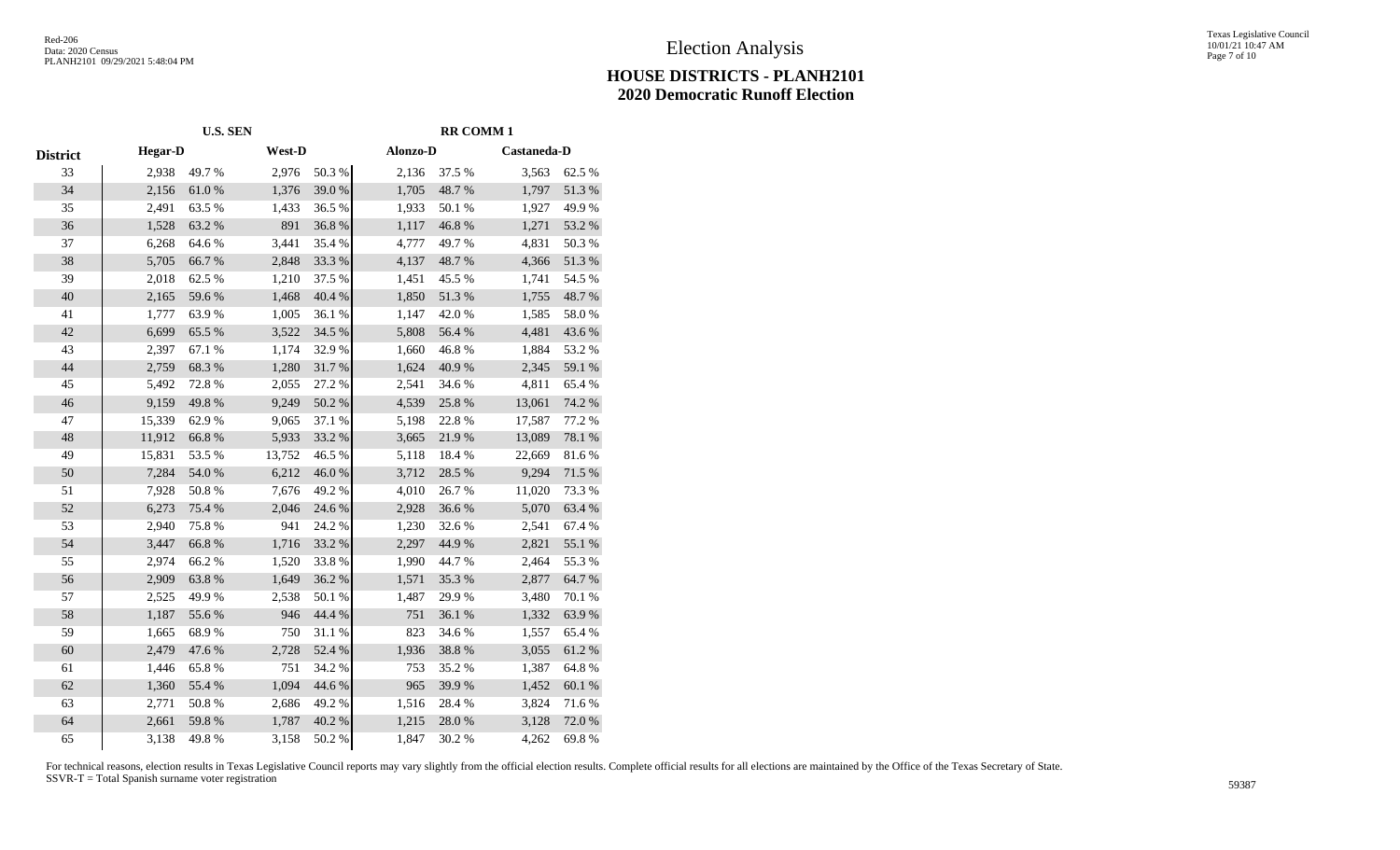## **HOUSE DISTRICTS - PLANH2101 2020 Democratic Runoff Election**

|          | <b>U.S. SEN</b> |        |        |           | <b>RR COMM1</b> |            |             |        |  |
|----------|-----------------|--------|--------|-----------|-----------------|------------|-------------|--------|--|
| District | <b>Hegar-D</b>  |        | West-D |           | Alonzo-D        |            | Castaneda-D |        |  |
| 66       | 3,497           | 51.6%  | 3,280  | 48.4 %    | 2,142           | 33.3 %     | 4,285       | 66.7%  |  |
| 67       | 5,364           | 57.5 % | 3,966  | 42.5 %    | 2,948           | 33.2 %     | 5,940       | 66.8%  |  |
| 68       | 1,159           | 67.5 % | 557    | 32.5 %    | 614             | 36.5%      | 1,069       | 63.5 % |  |
| 69       | 1,453           | 60.3%  | 955    | 39.7%     | 888             | 37.6%      | 1,474       | 62.4 % |  |
| 70       | 2,927           | 52.2 % | 2,685  | 47.8 %    | 1,880           | 35.1 %     | 3,474       | 64.9%  |  |
| 71       | 1,155           | 65.5 % | 608    | 34.5 %    | 684             | 39.5 %     | 1,048       | 60.5%  |  |
| $72\,$   | 1,153           | 61.8%  | 712    | 38.2 %    | 615             | 33.6%      | 1,218       | 66.4 % |  |
| 73       | 4,774           | 75.2 % | 1,574  | 24.8%     | 1,613           | 26.2%      | 4,547       | 73.8%  |  |
| 74       | 3,737           | 59.6%  | 2,537  | 40.4 %    | 3,216           | 51.6%      | 3,018       | 48.4%  |  |
| 75       | 3,018           | 66.9%  | 1,493  | 33.1 %    | 2,243           | 49.4 %     | 2,296       | 50.6%  |  |
| 76       | 4,470           | 52.9%  | 3,983  | 47.1 %    | 3,333           | 40.2 %     | 4,953       | 59.8 % |  |
| 77       | 5,901           | 63.8%  | 3,355  | 36.2%     | 4,569           | 49.8%      | 4,610       | 50.2%  |  |
| 78       | 4,926           | 63.6%  | 2,818  | 36.4 %    | 3,210           | 42.5 %     | 4,336       | 57.5 % |  |
| 79       | 5,303           | 63.8%  | 3,014  | 36.2%     | 3,912           | 47.3%      | 4,366       | 52.7 % |  |
| $80\,$   | 4,253           | 61.7%  | 2,641  | 38.3 %    | 4,242           | $61.0\ \%$ | 2,717       | 39.0%  |  |
| 81       | 619             | 55.8%  | 491    | 44.2 %    | 424             | 38.5 %     | 678         | 61.5%  |  |
| 82       | 901             | 54.8%  | 744    | 45.2%     | 703             | 43.6%      | 911         | 56.4 % |  |
| 83       | 1,114           | 60.4 % | 730    | 39.6%     | 658             | 36.6%      | 1,141       | 63.4 % |  |
| 84       | 1,712           | 57.2 % | 1,283  | 42.8 %    | 1,122           | 38.2%      | 1,813       | 61.8%  |  |
| 85       | 2,834           | 55.8%  | 2,246  | 44.2 %    | 2,076           | 42.0%      | 2,866       | 58.0%  |  |
| 86       | 1,508           | 73.5 % | 544    | 26.5 %    | 656             | 32.6 %     | 1,359       | 67.4 % |  |
| 87       | 1,172           | 61.4%  | 737    | 38.6%     | 759             | 40.2%      | 1,128       | 59.8%  |  |
| 88       | 535             | 59.0%  | 372    | 41.0%     | 396             | 44.0%      | 505         | 56.0%  |  |
| 89       | 3,150           | 47.6%  | 3,464  | 52.4 %    | 2,434           | 38.5%      | 3,886       | 61.5%  |  |
| 90       | 3,017           | 42.3 % | 4,107  | 57.7 %    | 3,097           | 45.0%      | 3,783       | 55.0%  |  |
| 91       | 2,423           | 61.2%  | 1,534  | 38.8%     | 1,437           | 37.3 %     | 2,412       | 62.7%  |  |
| 92       | 2,186           | 42.9%  | 2,907  | 57.1 %    | 2,106           | 42.3 %     | 2,872       | 57.7 % |  |
| 93       | 2,497           | 54.4 % | 2,094  | 45.6%     | 1,703           | 38.0%      | 2,778       | 62.0%  |  |
| 94       | 4,521           | 55.8 % | 3,586  | 44.2 %    | 2,818           | 35.8%      | 5,051       | 64.2 % |  |
| 95       | 2,484           | 21.7%  | 8,965  | 78.3%     | 5,415           | 49.6%      | 5,508       | 50.4 % |  |
| 96       | 2,704           | 35.4 % | 4,927  | 64.6 %    | 3,222           | 43.3 %     | 4,218       | 56.7%  |  |
| 97       | 4,039           | 50.5 % | 3,962  | 49.5 %    | 2,761           | 36.0%      | 4,902       | 64.0%  |  |
| 98       | 4,246           | 59.5 % | 2,893  | $40.5~\%$ | 2,183           | 31.9%      | 4,660       | 68.1 % |  |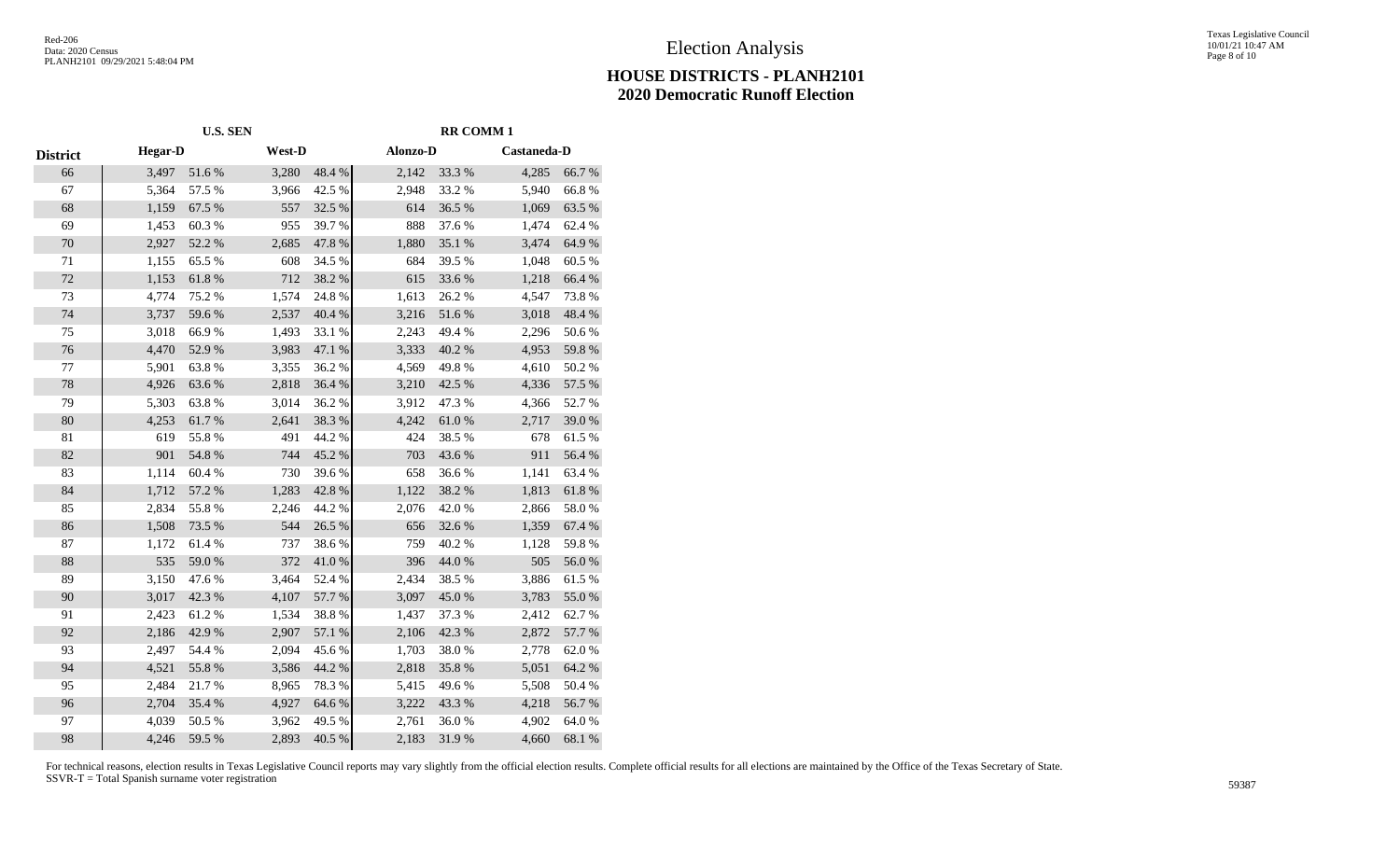## **HOUSE DISTRICTS - PLANH2101 2020 Democratic Runoff Election**

|                 | <b>U.S. SEN</b> |        |        | <b>RR COMM1</b> |          |        |             |                  |
|-----------------|-----------------|--------|--------|-----------------|----------|--------|-------------|------------------|
| <b>District</b> | <b>Hegar-D</b>  |        | West-D |                 | Alonzo-D |        | Castaneda-D |                  |
| 99              | 3,054           | 54.4 % | 2,557  | 45.6%           | 2,096    | 38.4%  | 3,356       | 61.6%            |
| 100             | 4,819           | 38.8%  | 7,586  | 61.2%           | 3,987    | 33.2 % | 8,036       | 66.8%            |
| 101             | 2,312           | 25.3 % | 6,815  | 74.7 %          | 4,216    | 47.2 % | 4,717       | 52.8%            |
| 102             | 2,673           | 40.2%  | 3,983  | 59.8%           | 2,141    | 32.9%  | 4,367       | 67.1 %           |
| 103             | 3,769           | 43.7%  | 4,860  | 56.3%           | 2,914    | 34.6%  | 5,515       | 65.4 %           |
| 104             | 2,160           | 27.1 % | 5,820  | 72.9%           | 3,538    | 45.3%  | 4,274       | 54.7%            |
| 105             | 1,895           | 43.6%  | 2,454  | 56.4 %          | 1,570    | 36.8%  | 2,694       | 63.2%            |
| 106             | 2,390           | 50.5 % | 2,345  | 49.5 %          | 1,317    | 28.4 % | 3,324       | 71.6%            |
| 107             | 3,158           | 45.7%  | 3,759  | 54.3 %          | 2,128    | 31.7%  | 4,586       | 68.3%            |
| 108             | 5,978           | 51.5 % | 5,623  | 48.5 %          | 2,216    | 19.9%  | 8,907       | $80.1~\%$        |
| 109             | 1,481           | 8.8 %  | 15,370 | 91.2%           | 7,909    | 48.3%  | 8,456       | 51.7%            |
| 110             | 852             | 15.9%  | 4,517  | 84.1 %          | 2,560    | 49.7%  | 2,590       | 50.3 %           |
| 111             | 2,045           | 10.7%  | 17,049 | 89.3%           | 8,601    | 46.4%  | 9,921       | 53.6%            |
| 112             | 3,619           | 42.2 % | 4,963  | 57.8 %          | 2,480    | 29.8%  | 5,855       | 70.2 %           |
| 113             | 1,837           | 29.8%  | 4,337  | 70.2 %          | 2,410    | 39.7%  | 3,666       | 60.3%            |
| 114             | 1,564           | 25.7%  | 4,519  | 74.3 %          | 2,714    | 45.4 % | 3,265       | 54.6 %           |
| 115             | 3,744           | 48.4%  | 3,986  | 51.6 %          | 2,392    | 31.7%  | 5,161       | 68.3%            |
| 116             | 5,162           | 68.5 % | 2,378  | 31.5 %          | 2,508    | 33.8%  | 4,909       | 66.2%            |
| 117             | 3,330           | 65.8%  | 1,733  | 34.2 %          | 1,952    | 38.8%  | 3,073       | 61.2%            |
| 118             | 3,800           | 66.5 % | 1,918  | 33.5 %          | 2,346    | 41.4%  | 3,327       | 58.6%            |
| 119             | 4,925           | 62.4 % | 2,972  | 37.6 %          | 3,286    | 42.1 % | 4,514       | 57.9%            |
| 120             | 3,569           | 48.7%  | 3,756  | 51.3 %          | 2,679    | 37.4 % | 4,480       | 62.6%            |
| 121             | 5,906           | 71.0%  | 2,415  | 29.0%           | 1,949    | 24.0%  | 6,172       | 76.0%            |
| 122             | 4,509           | 71.8%  | 1,772  | 28.2 %          | 1,594    | 25.9%  | 4,566       | 74.1 %           |
| 123             | 6,837           | 69.7%  | 2,972  | 30.3%           | 2,811    | 29.3 % | 6,797       | 70.7%            |
| 124             | 3,429           | 64.8%  | 1,866  | 35.2%           | 2,044    | 39.0%  | 3,199       | $61.0\ \%$       |
| 125             | 5,157           | 68.2%  | 2,410  | 31.8%           | 2,668    | 35.7%  | 4,802       | 64.3%            |
| 126             | 3,172           | 54.4 % | 2,660  | 45.6%           | 2,218    | 38.9%  | 3,490       | $61.1\text{ }\%$ |
| 127             | 2,984           | 50.1 % | 2,969  | 49.9%           | 2,393    | 41.5%  | 3,374       | 58.5 %           |
| 128             | 2,110           | 59.0%  | 1,469  | 41.0%           | 1,636    | 47.0%  | 1,847       | 53.0%            |
| 129             | 4,197           | 61.8%  | 2,592  | 38.2%           | 2,006    | 30.2 % | 4,638       | 69.8%            |
| 130             | 2,473           | 56.2%  | 1,931  | 43.8%           | 1,662    | 38.8 % | 2,618       | 61.2%            |
| 131             | 2,769           | 37.9%  | 4,531  | 62.1 %          | 3,487    | 49.0%  | 3,628       | 51.0%            |